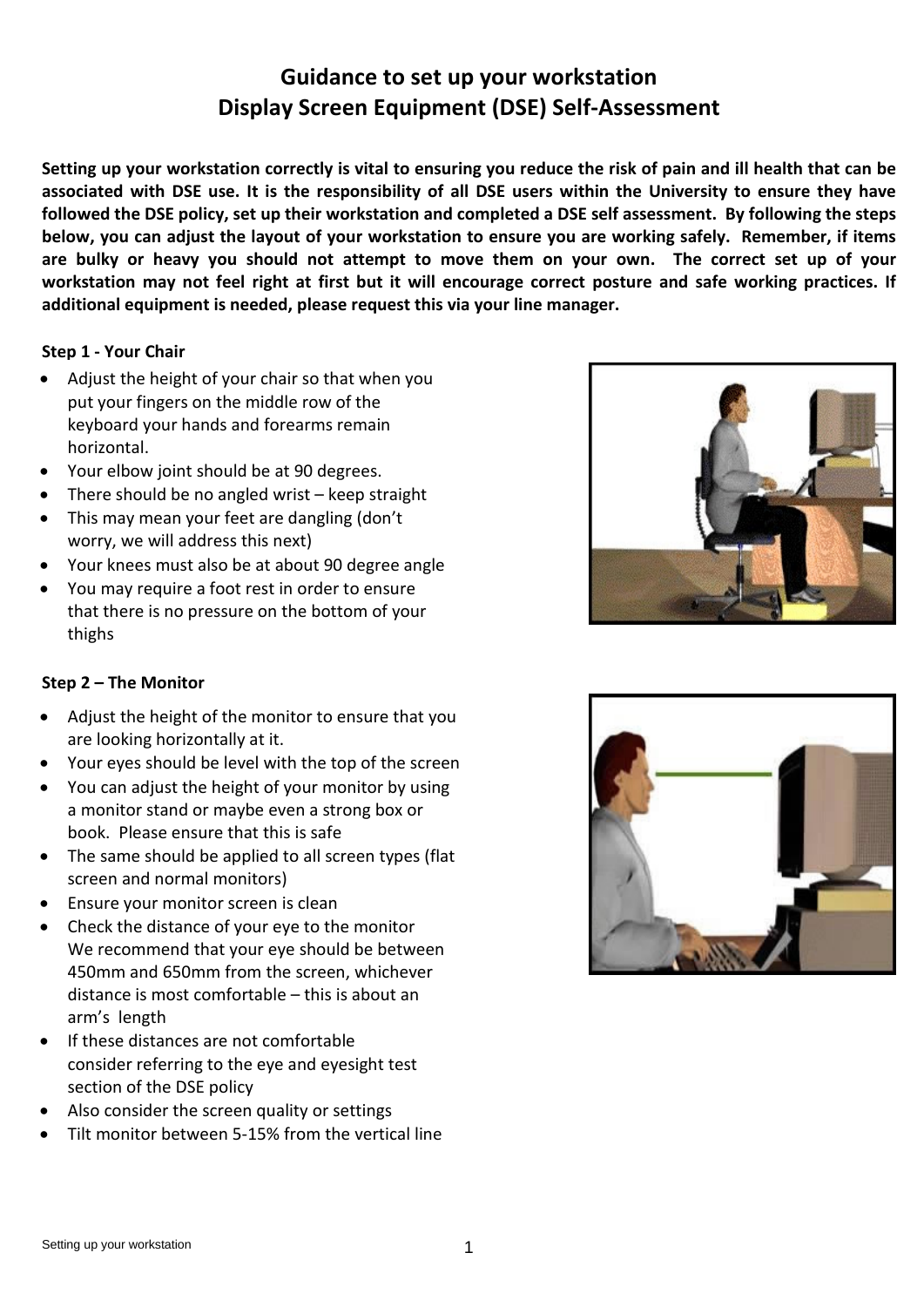- Adjust the angle of your back rest and chair seat or seat pan to ensure that your back is supported in your work position
- If you cannot sit back and upright without your knees touching the front of the seat you may need to change your chair to one with a shorter seat.
- Adjust the back rest support so that it supports the small of your back
- If the back rest does not fit into the small of your back, you may benefit from a back support
- Ensure that your feet are flat on the floor and your knee is at a 90 degree angle
- If your feet don't reach the floor you may need a footrest



- If you cannot get close enough to your desk because of the arm rests you may have to have them removed
- Your elbows should hang straight down under your shoulders
- Do not rest your arms on arm rests whilst typing

## **Step 4 – The Desk**

- Ensure that you are sitting directly in front of the monitor and keyboard
- Sit close to your desk, allowing for your wrists to be supported by the desk when you are not typing
- Never put anything between the keyboard and you
- If you often have to refer to documents whilst typing, you may benefit from a document holder
- This should be placed at the same height and distance as your monitor or between the keyboard and screen
- Do not let cables trail from the desk
- Avoid using extension leads
- Services will need to check them • Never use pieces of equipment you have brought in from home – Estate Development